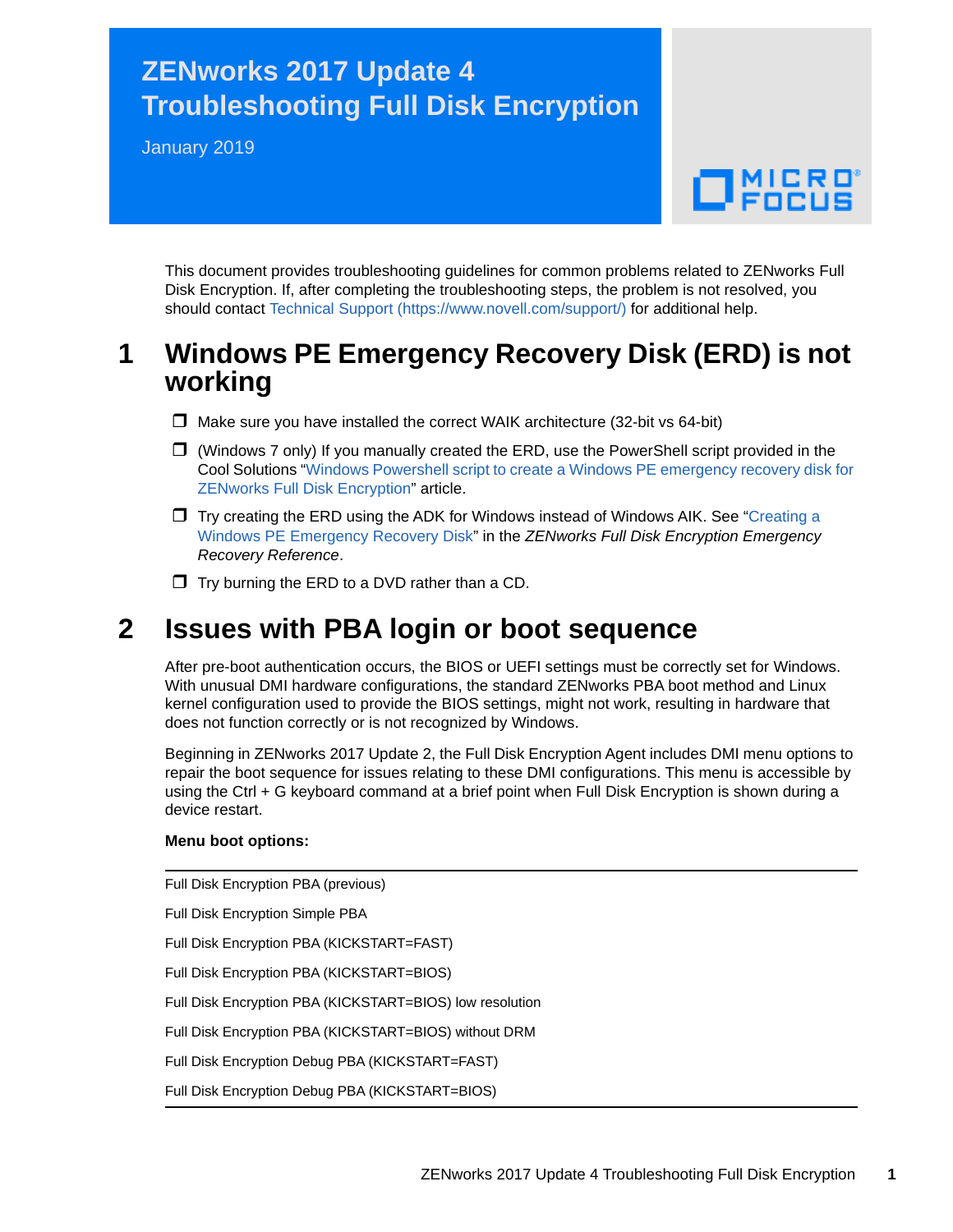Full Disk Encryption Debug PBA (KICKSTART=BIOS) without DRM

Windows Boot Manager

The two issues below are known issues that are resolved with the DMI repair options indicated. If you experience a different issue in the boot process on devices using PBA, you can troubleshoot by trying different options in this menu.

## **2.1 The ZENworks PBA is not booting to the Windows operating system**

**Symptoms:** After logging in to the PBA, the user encounters a black screen or GRUB error and the device does not boot the operating system.

To resolve this issue, you need to repair the device's master boot record or GUID partitions tables so that the device boots directly to the operating system.

- **1** Reboot the device that is having the issue.
- **2** When the black screen displays the text "Full Disk Encryption," press **Ctrl + G** on the keyboard.

**NOTE:** The Full Disk Encryption text only displays for 2 seconds. The Ctrl + G command must be executed while the text is still visible.

- **3** A menu opens with several DMI boot options. Choose **Full Disk Encryption Simple PBA** to repair the boot sequence and load the Simple PBA login prompt.
- **4** Log in with authorized credentials.

### **2.2 The ZENworks PBA screen does not have a login prompt**

**Syptoms:** When restarting an encrypted device with PBA, the PBA splash screen opens without a login prompt.

To resolve this issue, you need to repair the device's master boot record or GUID partitions tables so that the device boots directly to the operating system.

- **1** Reboot the device that is having the issue.
- **2** When the black screen displays the text "Full Disk Encryption," press **Ctrl + G** on the keyboard.

**NOTE:** The Full Disk Encryption text only displays for 2 seconds. The Ctrl + G command must be executed while the text is still visible.

- **3** A menu opens with several DMI boot options. Choose **Full Disk Encryption PBA (KICKSTART=BIOS) without DRM** to repair the boot sequence and load the PBA login screen.
- **4** Log in with authorized credentials.

## **3 The ZENworks Endpoint Security service (ZESService) is crashing**

 $\Box$  Check to see if the device is using the Intel IRRT driver. This driver causes the device to crash and is not supported. If the device is using the driver:

- 1. Disable the driver through the device's adapter settings.
- 2. Reboot the device to BIOS and change from IRRT to AHCI mode.